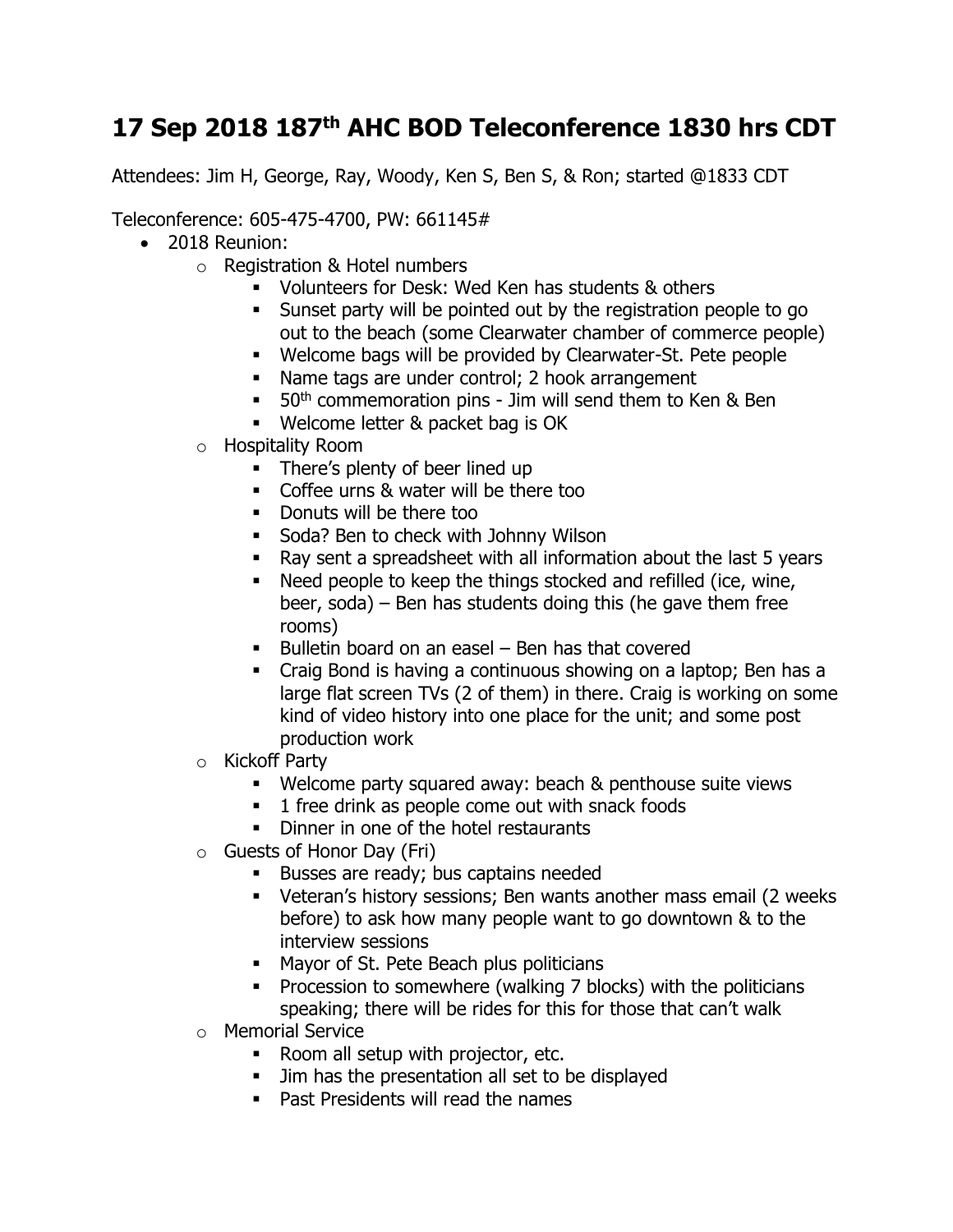- Jesse McCloed will do the opening prayer and dedication
- Missing Man table with Color Guard (Marines) is all set
- The Hotel is providing all of the audio/video setups
- Ben will handle all printing / copies
- Ballroom, then split up for Women's & Men's lunches
- o Silent & Live Auction (Sat)
	- Seating & Table space, speaker system
	- Same space for all on this day
	- $\blacksquare$  We don't have the whole room booked for Sat night via the contract
	- Jim will send the auction paperwork to Ben notepads, forms
	- Ben is still looking to his sponsors for items to be donated in the auction
- o Business Meeting
	- **.** Jim has this under control (projector, audio system, screen etc.)
- o Ladies' Luncheon
	- **■** Jim has a backup plan for Ben
	- Jim is recruiting some entertainment (MCs: Michelle Strait & Florence Gantt)
- o Banquet
	- 122 signed up today
	- Cash Bar & Cocktail hour before the dinner
	- Ben is trying to get a couple of Green Berets to speak
	- Ben is putting together some band of entertainment
	- Joe Emerson is doing the Missing Man Ceremony
	- **.** Jim is doing the Gaffney Award presentation (Ian is having surgery)
- o Company Store
	- Space (conference room) is all set with keys to lock it; WiFi; Electric hookups; possibly a room with a scenic view
	- Put the location of the store on the bulletin board in the hospitality suite
	- Plan on a daily meeting with the hotel staff to keep things lined up
- $\circ$  Jimmy said that we have about six people coming via the Steiger fund
- o Phone Bank had a lot of changes
- $\circ$  Doc Solieu is out of the hospital and doing great
- o Welfare check emails have no response from any members
- Other Items
	- $\circ$  The BOD members are so much "in love" with how Ken & Ben are doing. I don't so!
	- $\circ$  I guess I should send out nominations for BOD positions at the end of September – need the positions that are open (VP, Sec, Treas, etc.) I'll get in touch with Ray.